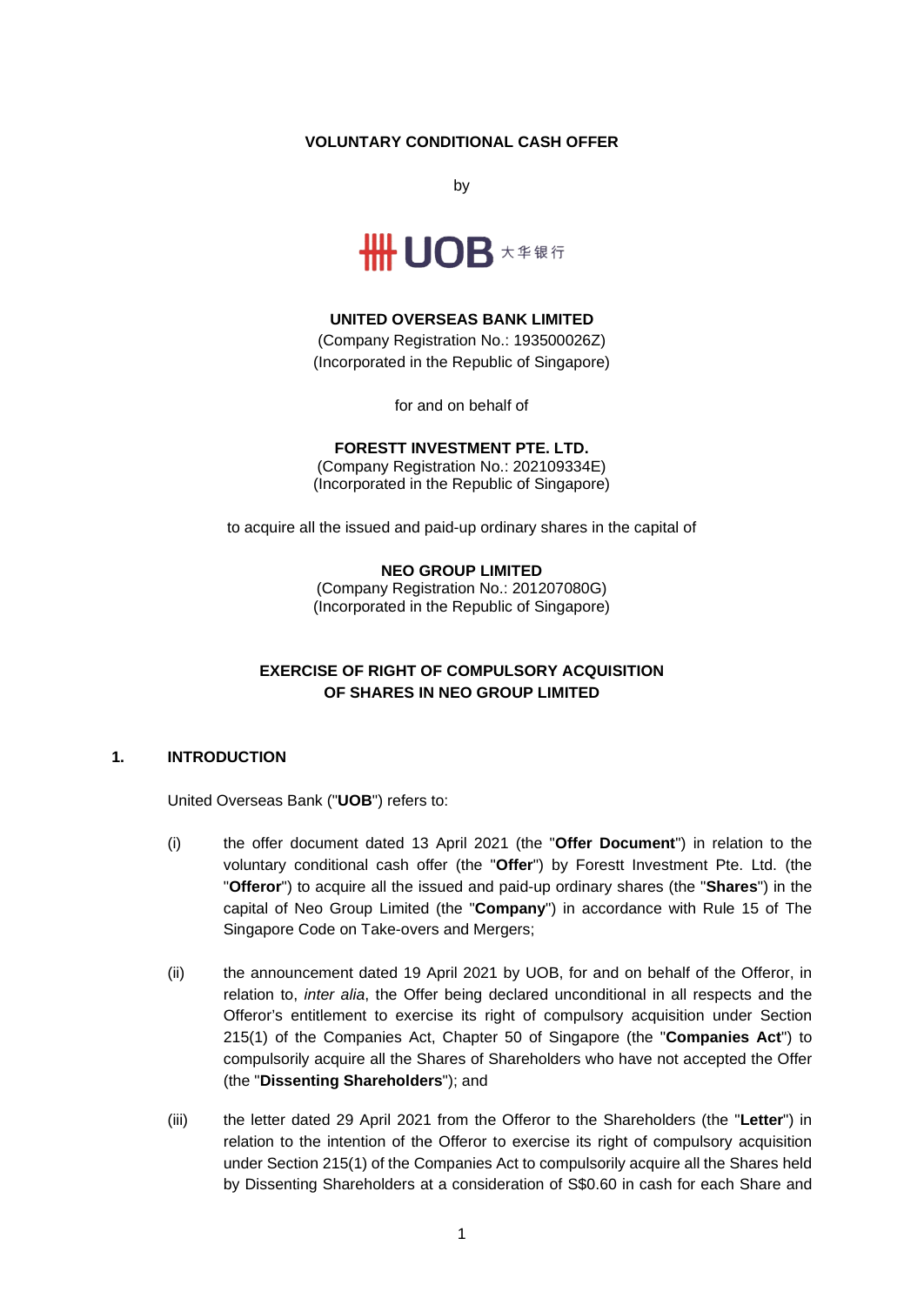on the same terms as those offered under the Offer (the "**Compulsory Acquisition**") and the relevant notices in the prescribed forms in relation to Section 215(1) and Section 215(3) of the Companies Act, namely Form 57 ("**Form 57**") and Form 58.

Unless otherwise defined, capitalised terms in this Announcement shall bear the same meaning as set out in the Offer Document.

# **2. EXERCISE OF RIGHT OF COMPULSORY ACQUISITION UNDER SECTION 215(1) OF THE COMPANIES ACT**

- 2.1 UOB wishes to announce, for and on behalf of the Offeror, that the Offeror has exercised its right of Compulsory Acquisition today to acquire the Shares of the Dissenting Shareholders (the "**Acquired Shares**") at a consideration of S\$0.60 in cash for each Share (the "**Consideration**") and on the same terms as those offered under the Offer.
- 2.2 On or after the date of this Announcement, the Offeror will, *inter alia*, pay to the Company the Consideration for the Acquired Shares. Upon, *inter alia*, payment of the Consideration to the Company as aforesaid, the Company will cause all the Acquired Shares to be transferred to the Offeror and will register the Offeror as holder of the Acquired Shares as soon as practicable. The Consideration will be credited by the Company into a separate bank account and held by the Company on trust for the Dissenting Shareholders in accordance with paragraph 2.3 below.
- 2.3 Subject to and in accordance with the provisions of Section 215(1) of the Companies Act and the terms set out in Form 57, as soon as practicable after the date of this Announcement:
	- (a) in respect of the Shares held by the Dissenting Shareholders which are held through a Securities Account maintained with The Central Depository (Pte) Limited ("**CDP**"), CDP will, on behalf of the Company, despatch remittance via CDP's Direct Crediting Service (DCS) to credit such Dissenting Shareholders' cash distributions directly into such Dissenting Shareholders' designated bank account for Singapore dollars for the appropriate amount of the Consideration payable in respect of such Acquired Shares, or by such other manner as such Dissenting Shareholders may have agreed with CDP for the payment of any cash distributions; and
	- (b) in respect of the Shares held by the Dissenting Shareholders which are held in scrip form, the Share Registrar will, on behalf of the Company, despatch remittance in the form of a Singapore Dollar crossed cheque for the appropriate amount of the Consideration payable in respect of such Acquired Shares to such Dissenting Shareholders (or such Dissenting Shareholders' designated agents, as such Dissenting Shareholders may direct) by ordinary post, at the risk of such Dissenting Shareholders, to their address as it appears in the Register of Members of the Company, as maintained by the Share Registrar
- 2.4 Following the completion of the Compulsory Acquisition by the Offeror, the Company will become a wholly-owned subsidiary of the Offeror and will be delisted from the SGX-ST. The date and time of such delisting from the SGX-ST will be announced by the Company in due course.